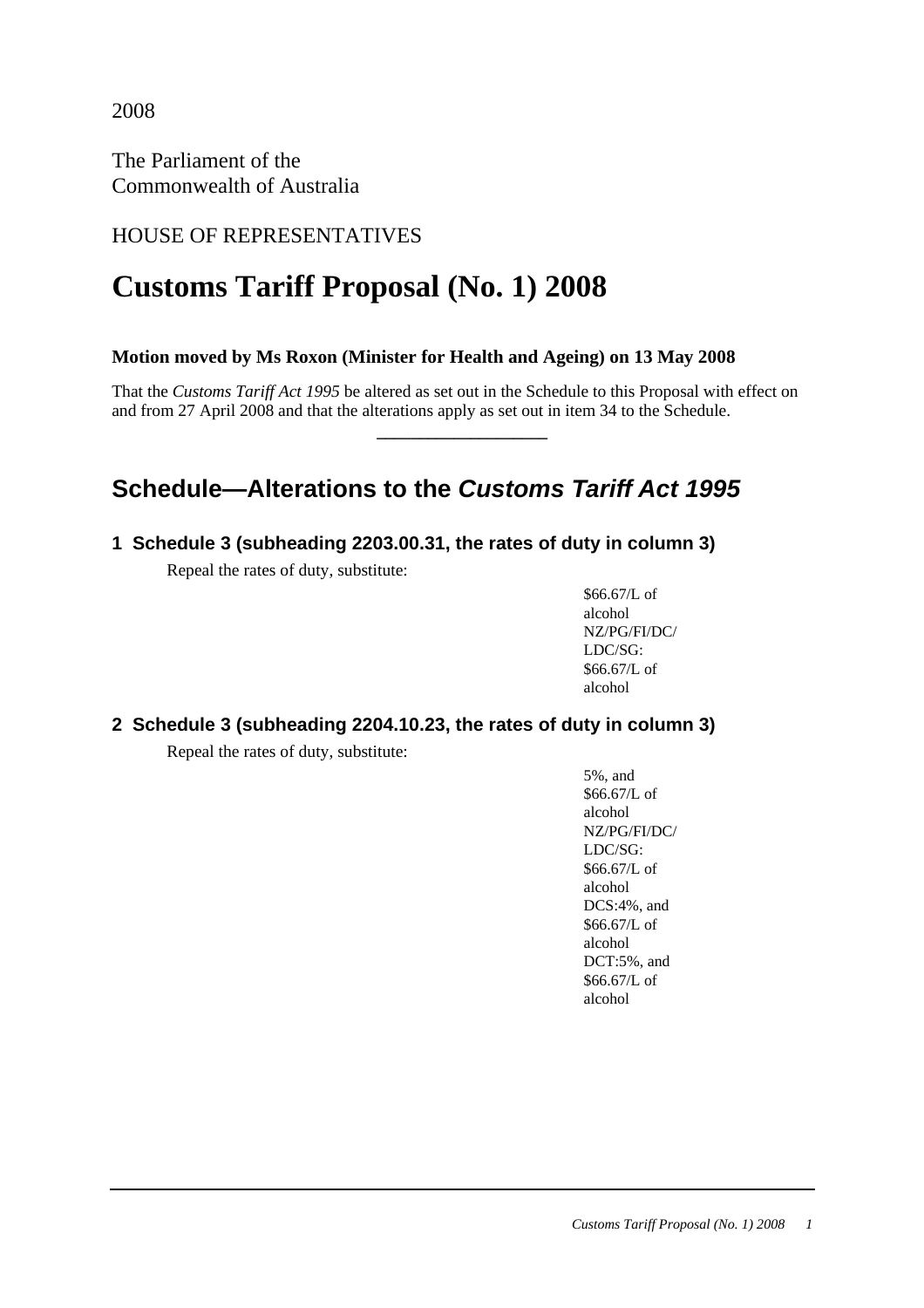### **3 Schedule 3 (subheading 2204.10.83, the rates of duty in column 3)**

Repeal the rates of duty, substitute:

5%, and \$66.67/L of alcohol NZ/PG/FI/DC/ LDC/SG: \$66.67/L of alcohol

#### **4 Schedule 3 (subheading 2204.21.30, the rates of duty in column 3)**

Repeal the rates of duty, substitute:

5%, and \$66.67/L of alcohol NZ/PG/FI/DC/ LDC/SG: \$66.67/L of alcohol

### **5 Schedule 3 (subheading 2204.29.30, the rates of duty in column 3)**

Repeal the rates of duty, substitute:

5%, and \$66.67/L of alcohol NZ/PG/FI/DC/ LDC/SG: \$66.67/L of alcohol

### **6 Schedule 3 (subheading 2205.10.30, the rates of duty in column 3)**

Repeal the rates of duty, substitute:

5%, and \$66.67/L of alcohol NZ/PG/FI/DC/ LDC/SG: \$66.67/L of alcohol

### **7 Schedule 3 (subheading 2205.90.30, the rates of duty in column 3)**

Repeal the rates of duty, substitute:

5%, and \$66.67/L of alcohol NZ/PG/FI/DC/ LDC/SG: \$66.67/L of alcohol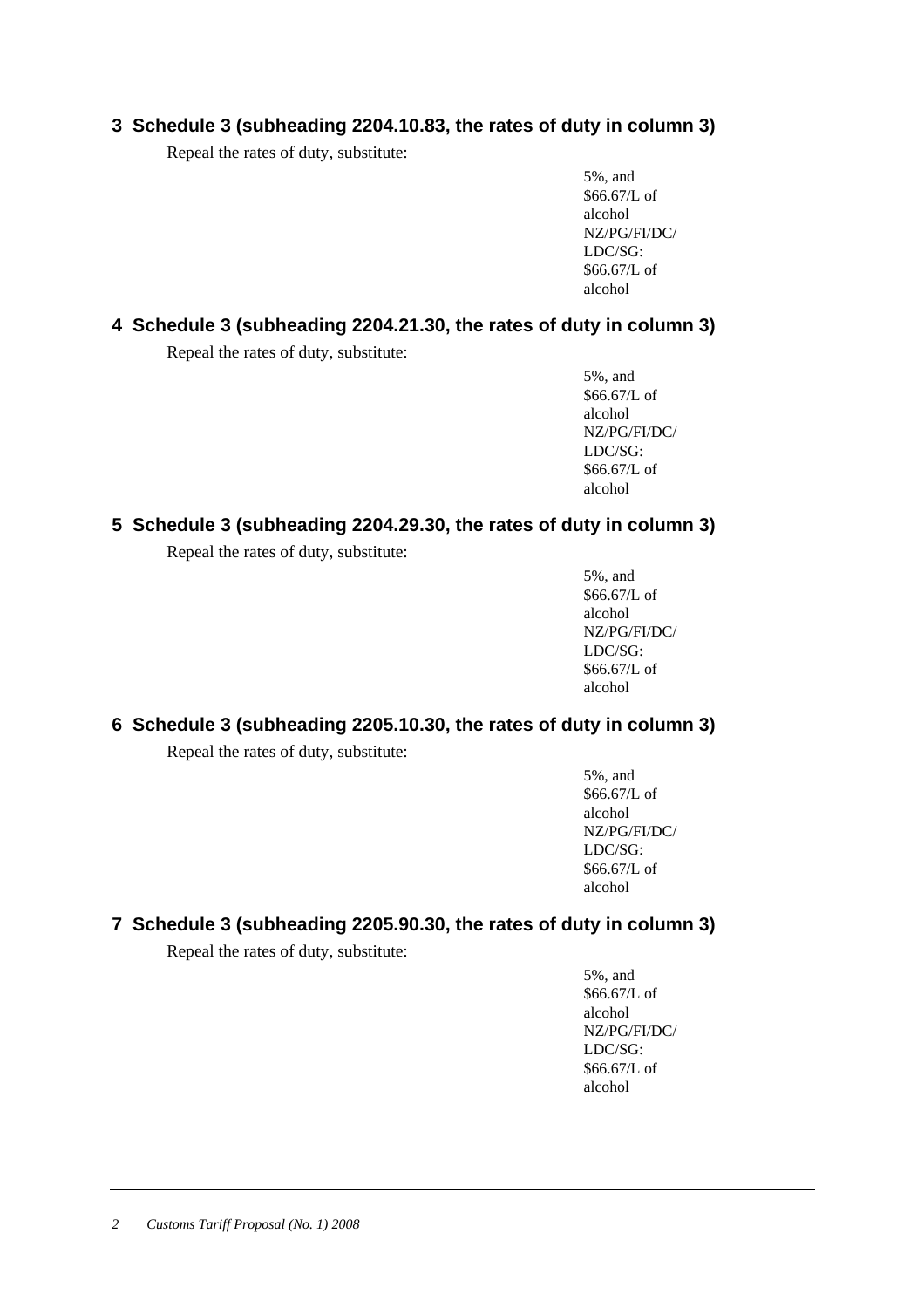### **8 Schedule 3 (subheading 2206.00.52, the rates of duty in column 3)**

Repeal the rates of duty, substitute:

5%, and \$66.67/L of alcohol NZ/PG/FI/DC/ LDC/SG: \$66.67/L of alcohol DCS:4%, and \$66.67/L of alcohol DCT:5%, and \$66.67/L of alcohol

#### **9 Schedule 3 (subheading 2206.00.62, the rates of duty in column 3)**

Repeal the rates of duty, substitute:

5%, and \$66.67/L of alcohol NZ/PG/FI/DC/ LDC/SG: \$66.67/L of alcohol DCS:3%, and \$66.67/L of alcohol

### **10 Schedule 3 (subheading 2206.00.92, the rates of duty in column 3)**

Repeal the rates of duty, substitute:

\$66.67/L of alcohol NZ/PG/FI/DC/ LDC/SG: \$66.67/L of alcohol

### **11 Schedule 3 (subheading 2208.90.20, the rates of duty in column 3)**

Repeal the rates of duty, substitute:

5%, and \$66.67/L of alcohol NZ/PG/FI/DC/ LDC/SG: \$66.67/L of alcohol DCS:3%, and \$66.67/L of alcohol

### **12 Schedule 5 (cell at table item 1, column 3)**

Repeal the cell, substitute:

\$66.67/L of alcohol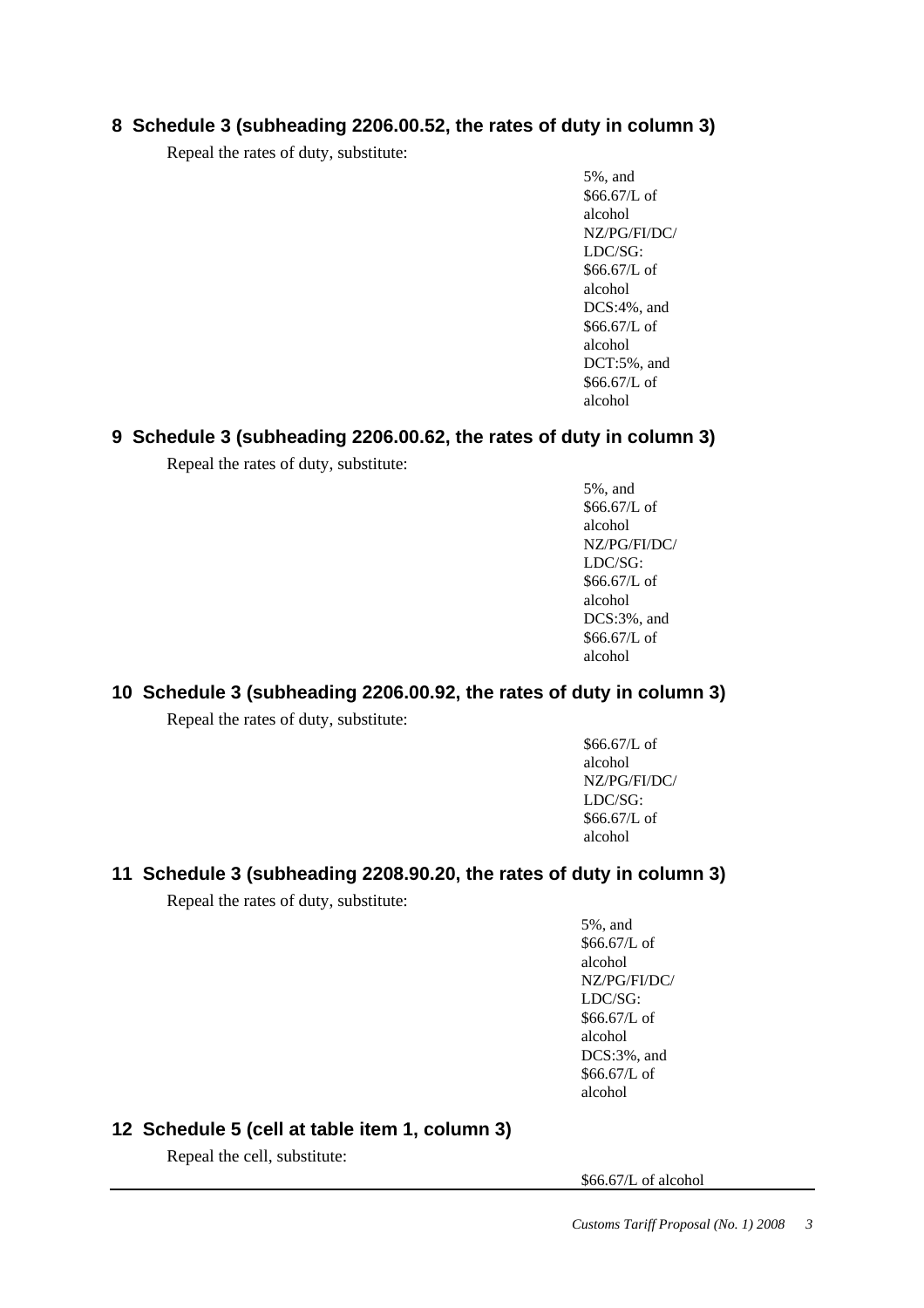| 13 Schedule 5 (cell at table item 9, column 3)  |                       |
|-------------------------------------------------|-----------------------|
| Repeal the cell, substitute:                    |                       |
|                                                 | \$66.67/L of alcohol  |
|                                                 |                       |
| 14 Schedule 5 (cell at table item 11, column 3) |                       |
| Repeal the cell, substitute:                    |                       |
|                                                 | \$66.67/L of alcohol  |
| 15 Schedule 5 (cell at table item 13, column 3) |                       |
| Repeal the cell, substitute:                    |                       |
|                                                 | \$66.67/L of alcohol  |
| 16 Schedule 5 (cell at table item 15, column 3) |                       |
|                                                 |                       |
| Repeal the cell, substitute:                    | $$66.67/L$ of alcohol |
|                                                 |                       |
| 17 Schedule 5 (cell at table item 17, column 3) |                       |
| Repeal the cell, substitute:                    |                       |
|                                                 | \$66.67/L of alcohol  |
| 18 Schedule 5 (cell at table item 19, column 3) |                       |
| Repeal the cell, substitute:                    |                       |
|                                                 | \$66.67/L of alcohol  |
|                                                 |                       |
| 19 Schedule 5 (cell at table item 21, column 3) |                       |
| Repeal the cell, substitute:                    |                       |
|                                                 | $$66.67/L$ of alcohol |
| 20 Schedule 5 (cell at table item 23, column 3) |                       |
| Repeal the cell, substitute:                    |                       |
|                                                 | \$66.67/L of alcohol  |
|                                                 |                       |
| 21 Schedule 5 (cell at table item 31, column 3) |                       |
| Repeal the cell, substitute:                    |                       |
|                                                 | \$66.67/L of alcohol  |
| 22 Schedule 5 (cell at table item 42, column 3) |                       |
| Repeal the cell, substitute:                    |                       |
|                                                 | \$66.67/L of alcohol  |
| 23 Schedule 6 (cell at table item 4, column 3)  |                       |
| Repeal the cell, substitute:                    |                       |
|                                                 | \$66.67/L of alcohol  |
|                                                 |                       |
| 24 Schedule 6 (cell at table item 12, column 3) |                       |
| Repeal the cell, substitute:                    |                       |
|                                                 | \$66.67/L of alcohol  |